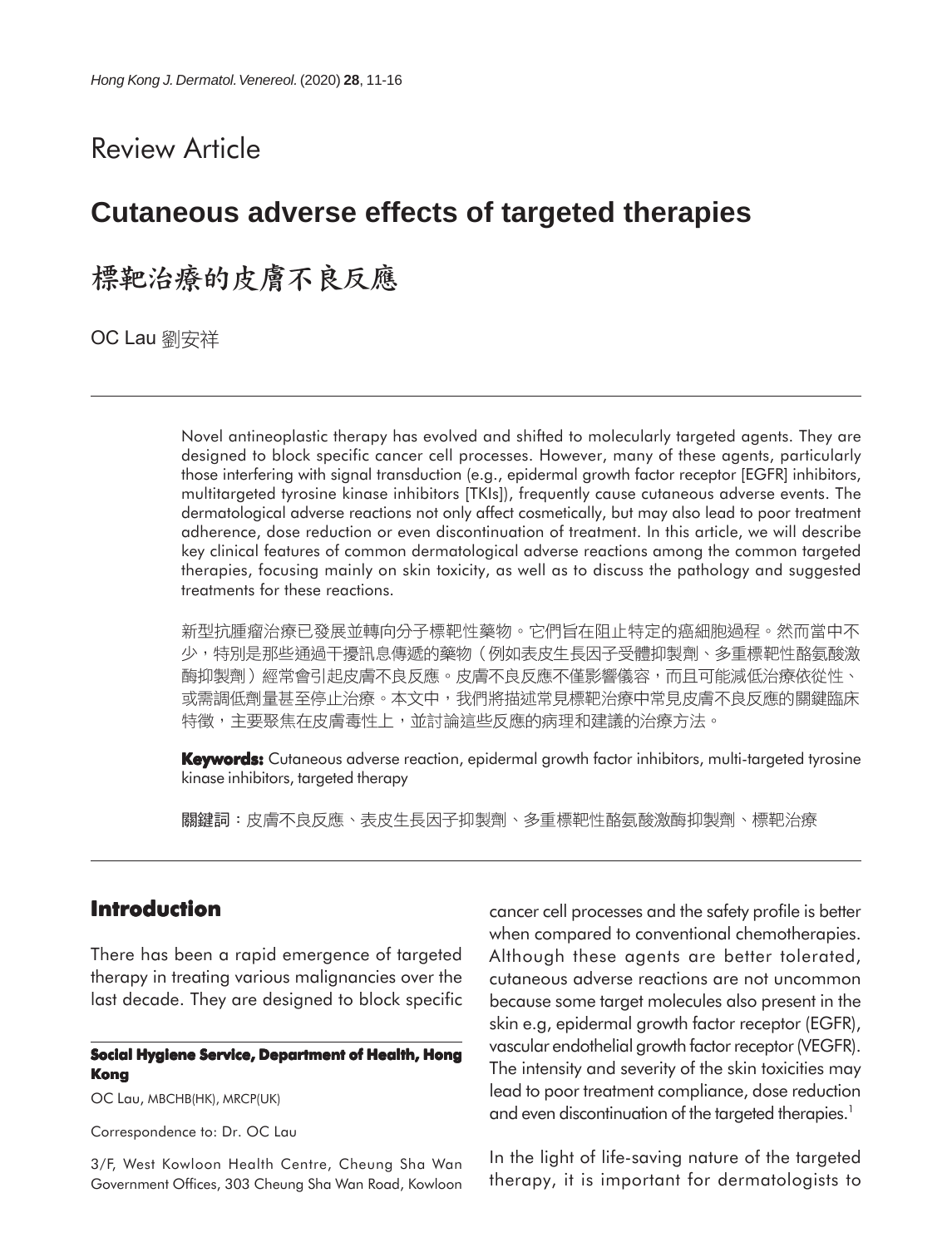recognise the common targeted therapy-induced skin toxicities and provide effective clinical management. To allow for uniform reporting and proper cataloging of side effects between specialists caring for cancer patients, a standardised grading system: Common Terminology Criteria for Adverse Events (CTCAE) has been adopted. The management is based on the disease severity and broadly divided into general, preemptive and reactive approach. In this article, we provide an overview of the most common skin toxicities related to the targeted therapy, including the clinical presentation and management strategies.

### **A. Epidermal growth factor receptor (EGFR) inhibitors**

EGFR inhibitors are used in treating different types of malignancy e.g, colorectal, non-small cell lung and breast cancer. Since EGFRs are largely expressed in the epidermis and its appendages, they commonly cause skin toxicities including papulopustular eruption, xerosis and pruritus, hair and nail changes and mucositis (Table 1).<sup>2,3</sup>

### **Papulopustular rash**

Papulopustular rash is also known as acneiform eruption. It presents as papules and pustules in a seborrheic distribution but lacks comedones and nodulocysts. It is the most common and earliest cutaneous adverse event, in over 75% of patients it occurs after 1-2 weeks initiation of EGFR inhibitor therapy. The EGFRs are abundantly expressed in the epidermis and its appendages. Unlike acne vulgaris which is characterised by androgenactivated sebaceous gland hypertrophy and increase sebum production, comedone development and immunological reactivity to colonisation by Propionibacterium acnes, the pathogenesis is believed to be the alteration in growth and differentiation of the epidermis leading to altered corneocyte terminal differentiation.4

Common Terminology Criteria for Adverse Events grading depends on the body surface area (BSA) and the influence over the activities of daily living (ADL)(Table 2). Since the degree of the skin toxicity positively correlate with the treatment response, it is important to educate the patient about the potential of cutaneous adverse events. Although supporting clinical evidence is lacking, sunscreens are recommended as flare up induced by sun exposure has been reported.<sup>5</sup> Hot water baths should be avoided and moisturising cream and gentle cleansers are advised.

For Grade 1 eruption, low potency topical steroid with or without topical antibiotics are recommended. As the underlying pathphysiology is different, traditional acne treatment may not be useful and can be irritative. For Grade 2 and 3 eruptions, oral antibiotics such as doxycycline 100 mg, tetracycline 500 mg and minocycline 100 mg can be added.<sup>6</sup>

# **Xerosis and pruritus**

Xerosis and pruritus are dose-dependent and appear 4-12 weeks after treatment (Table 3). Over 35% of patients receiving EGFR inhibitors report progressive skin dryness, which later may evolve into fissure and eczema. Superimposed secondary

**Table 1.** Summary of cutaneous reactions associated with epidermal growth factor receptor inhibitors

| <b>Drugs</b> | <b>Reported cutaneous effects</b>  |  |
|--------------|------------------------------------|--|
| Cetuximab    | Papulopustular (acneiform) rash    |  |
| Panitumumab  | Abnormal scalp, facial hair, and / |  |
| Necitumumab  | or eyelash growth                  |  |
| Erlotinib    | Paronychia with / without          |  |
| Gefitinib    | pyogenic granuloma                 |  |
| Lapatinib    | Telangiectasias                    |  |
| Afatinib     | Xerosis                            |  |
| Osimertinib  | Pruritus                           |  |
|              | Purpuric xerotic dermatitis        |  |
|              | Alopecia                           |  |
|              | Hand-foot-skin reaction            |  |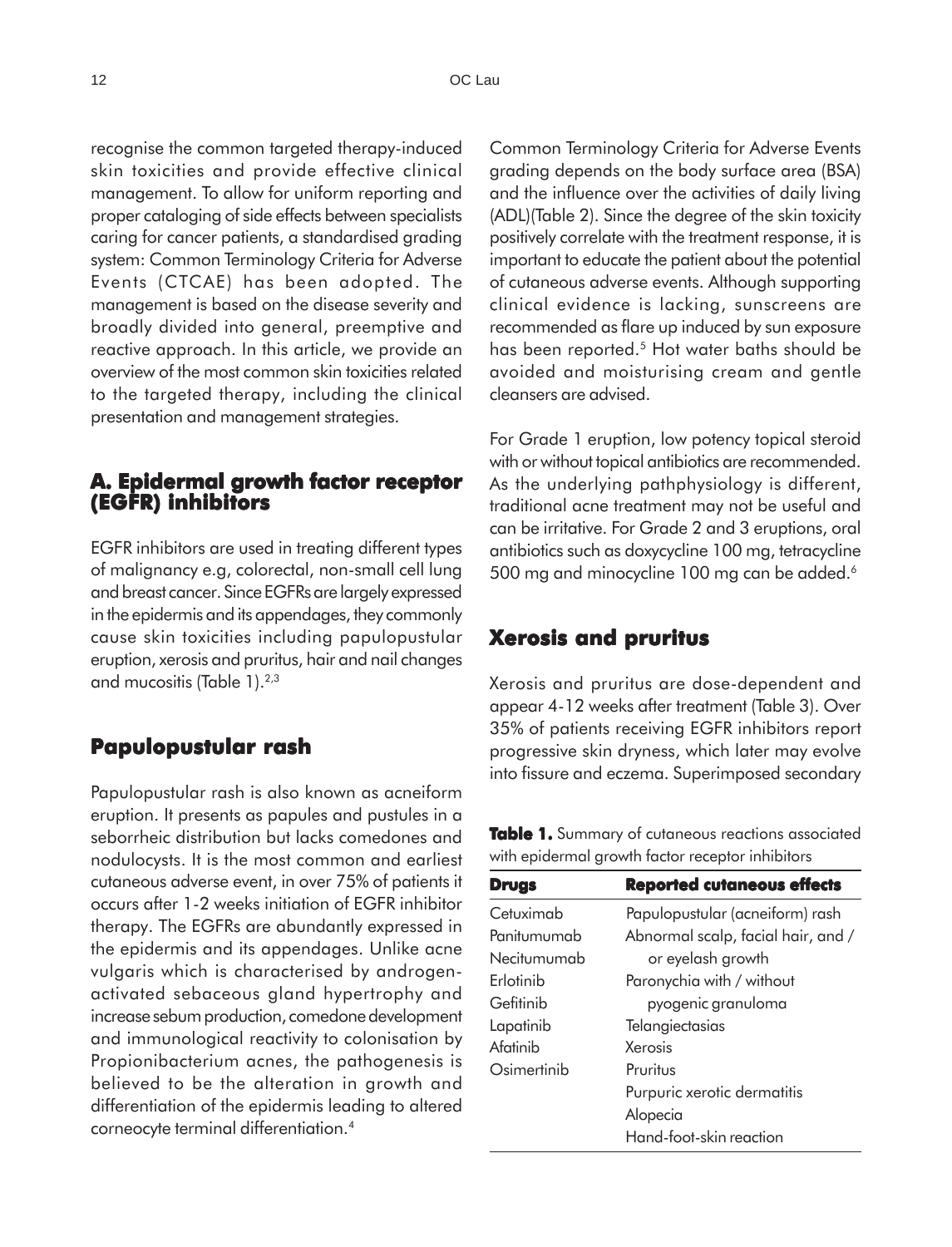infection with *Staphylococcus aureus* or herpes simplex has been reported.<sup>7</sup> Frequent moisturising with emollients can help to improve xerosis. Oral anit-histamines can be used to relieve pruritus.

# **Hair alterations**

Changes in hair quality, texture and growth pattern are associated with the use of EGFR inhibitor after 8-12 weeks of treatment. Alopecia can occur over scalp and body and the severity is usually mild (Table 4). However, both scarring and non-scarring inflammatory scalp alopecia have been described. 8,9 Hypertrichosis and trichomegaly have also been reported.<sup>10</sup> When such changes occur over the eyelashes, it can cause inward curling of the lash hairs resulting in keratitis.<sup>11</sup>

For scalp hair, frequent brushing may help loosening kinkiness, making it easier to style and less brittle. Inflammatory alopecia may require early treatment with high potency topical steroids. For eyelash curling, trimming the eyelashes may be needed to prevent keratitis and referral to the opthalmologist for further treatment.<sup>7</sup>

Table 2. The National Cancer Institute Common Terminology Criteria for Adverse Events (NI CTCAE) acneiform rash

|                                  |                           |                   | 3                       |                           | 5     |
|----------------------------------|---------------------------|-------------------|-------------------------|---------------------------|-------|
| Papules and/or<br>Papulopustular |                           | Papules and/or    | Papules and/or          | Papules and/or            | Death |
| rash                             | pustules covering         | pustules covering | pustules covering       | pustules covering         |       |
|                                  | <10% BSA, which may       | 10-30% BSA,       | $>30\%$ BSA;            | any % BSA,                |       |
|                                  | or may not be associated  | associated        | limiting self-care ADL; | associated with extensive |       |
|                                  | with symptoms of pruritus | with psychosocial | associated with local   | superinfection            |       |
|                                  | or tenderness.            | impact;           | superinfection          | requiring IV antibiotics. |       |
|                                  |                           | limitation of     | requiring oral          | Life-threatening          |       |
|                                  |                           | instrumental ADL. | antibiotics.            | consequences.             |       |

BSA=body surface area; ADL=activities of daily living; IV=Intravenous

#### **Table 3. NI CTACE dry skin**

| Covering <10% BSA and no         | Covering 10-30% BSA and              | Covering > 30% BSA and    |
|----------------------------------|--------------------------------------|---------------------------|
| associated erythema or pruritus. | associated with erythema or          | associated with pruritus; |
|                                  | pruritus; limiting instrumental ADL. | limiting self-care ADL.   |
|                                  |                                      |                           |

BSA=body surface area; ADL=activities of daily living

#### **Table 4. NI CTACE alopecia**

| Alopecia | Hair loss of <50%, not obvious from a              | Hair loss of $\ge$ /=50%, readily apparent to others; |
|----------|----------------------------------------------------|-------------------------------------------------------|
|          | distance but only on close inspection; a different | a wig or hair piece as required by the patient.       |
|          | hair style may be required to cover the hair loss  | Associated with psychosocial impact.                  |
|          | but wig or hair piece not required.                |                                                       |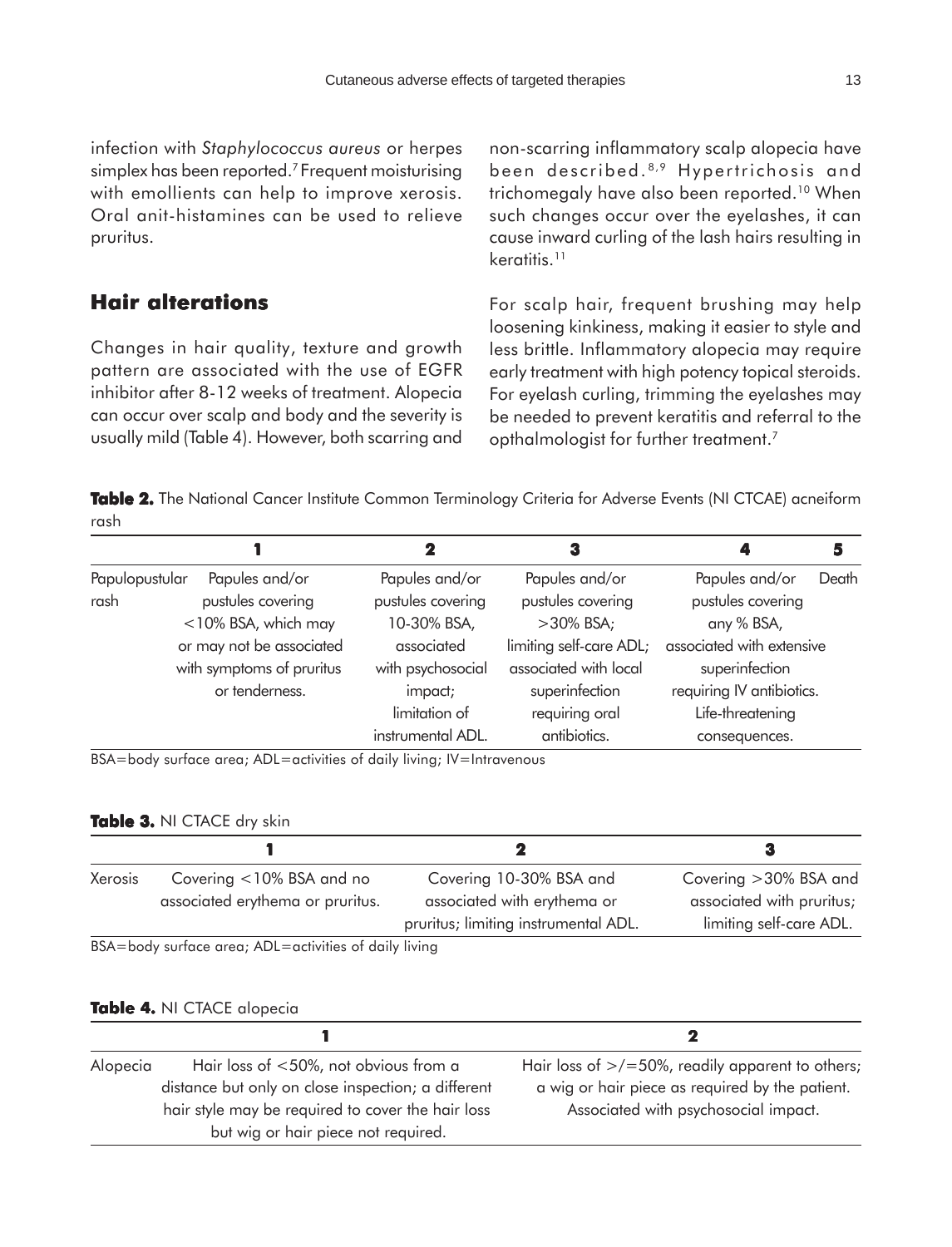# **Mucositis**

Mucosal complications are reported in the use of EGFR inhibitor and multikinase inhibitors.12 Oral mucosa is the most common site of involvement, presenting with xerostomia, mucositis, stomatitis and aphthous ulcers. Genital involvement is less common and may present with balanitis, vulvovangitis and genital erosion.

Mucositis is usually mild and resolves without specific treatment. Aphthous ulcers are treated with topical steroids or antiseptic washes and lubricants can relieve the discomfort caused by mucosal dryness.<sup>13</sup>

# **Nail changes**

Nail abnormalities are common and can cause significant debilitation. Depending on the nail units affected, it can present with onycholysis, subungual haemorrhage (nail bed), dyspigmentation, brittle nails (nail plate) and paronychia (nail fold). Nailfold inflammation can affect all fingernails and toenails, particularly the great toes. The inflammation may evolve from erythema, oedema and

**Table 5. able**  NI CTACE mucositis

tenderness of the nail fold initially, eventually progressing to pyogenic granuloma-like lesions. Superimposed bacterial or fungi infection may occur (Table 5).<sup>14,15</sup>

Advice for avoiding trauma and ill-fitting shoes should be given. Topical treatments include antiseptic soaks and wet dressings to the affected nails. Topical corticosteroid or intralesional triamcinolone can be used if there is nailfold inflammation. Oral doxycycline 100 mg daily or twice daily for 6 months may help to reduce peri-ungual inflammation. While paronychia is sterile at the beginning, if there is increased purulence and pain, septic work-up is needed and systemic antibiotics / anti-fungal treatment may be considered. Other medical interventions such as silver nitrate, electrocautery and nail avulsion can be used to remove excessive granulation tissue (Table 6).16-18

# **B. Multikinase inhibitors**

Multi-targeted kinase inhibitors are generated from the bcr-abl fusion protein, c-Kit and platelet-derived growth factor receptors (PDGFRs). They affect many tyrosine kinase systems and hence result in a variety of dermatological adverse effects (Table 7).

| <b>Mucositis</b><br>oral | Asymptomatic or<br>mild symptoms;<br>intervention not<br>indicated. | Moderate pain or<br>ulcer that does not<br>interfere with oral intake;<br>modified diet indicated. | Severe pain;<br>interfering with<br>oral intake. | Life-threatening<br>consequences;<br>urgent intervention<br>indicated. | Death |
|--------------------------|---------------------------------------------------------------------|----------------------------------------------------------------------------------------------------|--------------------------------------------------|------------------------------------------------------------------------|-------|

#### **Table 6.** NI CTACE paronychia

|            |                                                                |                                                                                                   | з                                                     |
|------------|----------------------------------------------------------------|---------------------------------------------------------------------------------------------------|-------------------------------------------------------|
| Paronychia | Nail fold oedema or<br>erythema; disruption<br>of the cuticle. | Nail fold oedema or erythema with pain;<br>associated with discharge or<br>nail plate separation. | Surgical intervention or<br>IV antibiotics indicated; |
|            |                                                                | Localised or oral intervention indicated;<br>limiting instrumental ADL                            | Limiting self care ADL.                               |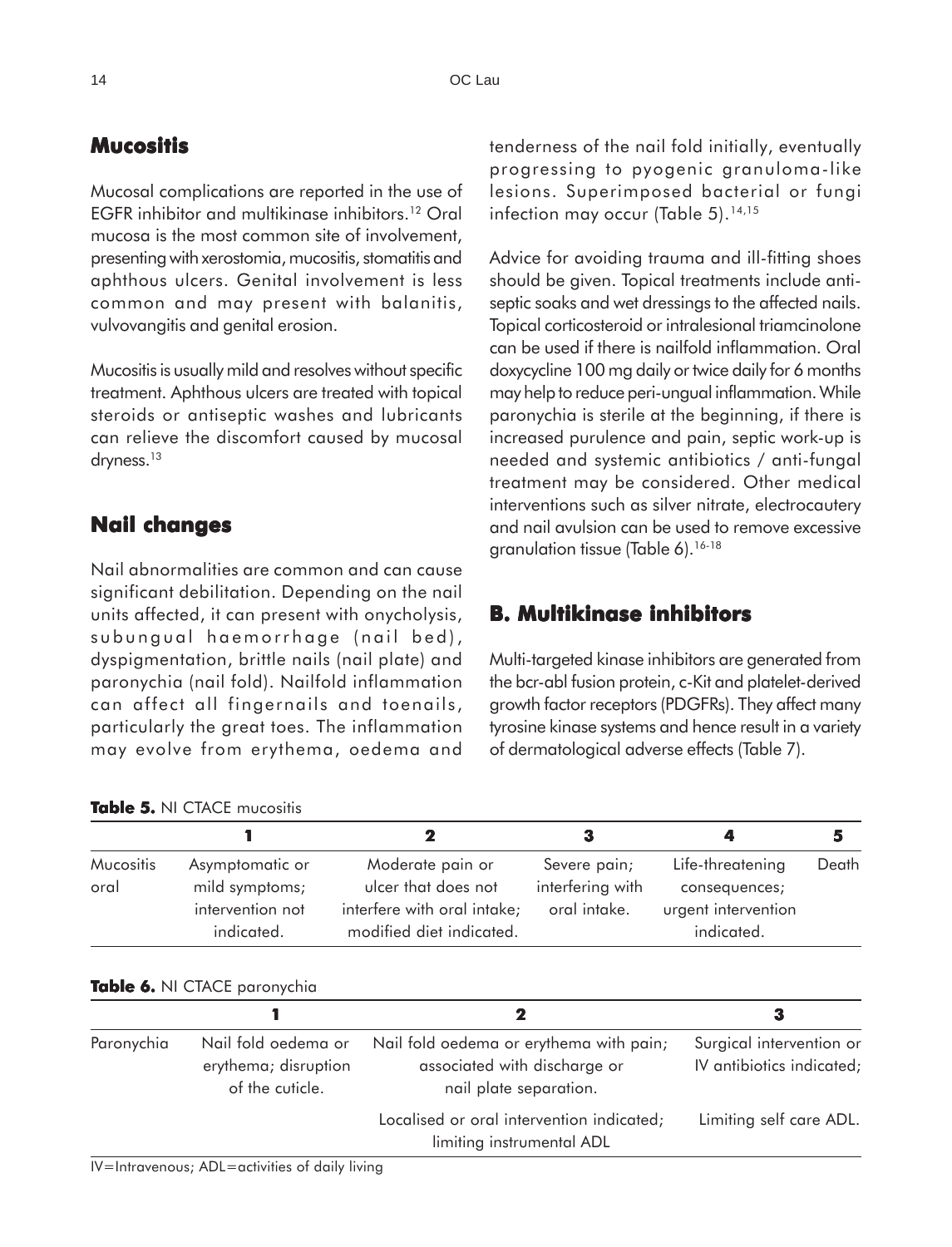### **Hand-foot skin reaction (HFSR) Hand-foot skin (HFSR)**

Hand-foot Skin Reaction often occurs during the early weeks e.g. 2-6 weeks after starting multikinase inhibitors targeting VEGFR. They are frequently reported with the use of sorafenib, sunitinib and pazopanib. It initially presents with hyperkeratotic plaques, causing pain and sometimes blistering. Pressure points e.g. balls of the feet are the most common sites of involvement (Table 8). The pathophysiology of HFSR is not fully understood.19 The most relevant histopathological finding is keratinocyte damage, which presents as keratinocyte vacuolar degeneration and confluent keratinocyte necrosis leading to intra-epidermal cleavage.20

Patients should be informed of the dose-dependent reaction of HFSR and preventative treatment can be started as early as the initiation of the target therapy. Any pre-existing hyperkeratotic plaques should be referred to podiatrist and insole / flexible shoes are advised. Ten percent urea cream is prescribed at the start of treatment for a moisturising and keratolytic effect.

**Table 7.** Summary of cutaneous reactions associated with multikinase inhibitors

| <b>Drugs</b>     | <b>Reported cutaneous effects</b>       |
|------------------|-----------------------------------------|
| Imatinih         | Hand-foot skin reaction                 |
| Dasatinib        | Inflammatory, appendageal and           |
| Nilotinib        | neoplastic skin toxicities overlap with |
| <b>Bosutinib</b> | other drug categories                   |
| Ponatinib        |                                         |

The treatment of HFSR depends on the severity: Grade 1: emollients and topical corticosteroids; Grade 2: potent topical corticosteroids, target therapy dose may be reduced to 50%; Grade 3: Analgesics such as non-steroidal anti-inflammatory drugs or narcotics can be used for pain control, target therapy should be interrupted for at least one week until recovery to grade 0 or 1.<sup>21,23</sup>

# **Inflammatory eruption**

Various skin eruptions have been described. Dasatinib may cause localised and generalised erythema, papular eruptions. Severe cutaneous adverse reactions like acute generalised exanthematous pustulosis (AGEP), Stevens-Johnson syndrome/toxic epidermal necrolysis (SJS/TEN) have been associated with imatinib therapy.<sup>22</sup>

### **Others**

Development of genital eruption with involvement of the inguinal area can occur with multikinase inhibtors. Oedema due to target therapy is usually superficial but occasionally may cause central fluid retention. Pigmentary changes including localised or diffuse hypopigmentation and depigmentation are caused by inhibition of C-kit which regulates melanocytes development. Hyperpigmentation has been reported far less frequently, and is due to the deposition of drug metabolites containing melanin and iron, similar to minocycline and anti-malarial drugs.23

| <b>Table 8.</b> NI CTACE Palmar-plantar erythrodysaesthesia syndrome |  |  |  |
|----------------------------------------------------------------------|--|--|--|
|----------------------------------------------------------------------|--|--|--|

|                    |                             |                             | З                                                             |
|--------------------|-----------------------------|-----------------------------|---------------------------------------------------------------|
| Palmar-plantar     | Minimal skin changes        | Skin changes (e.g. peeling, | Severe skin changes (e.g.                                     |
| erythrodysesthesia | or dermatitis without pain. | blisters, bleeding, oedema, | peeling, blisters, bleeding,                                  |
| syndrome           | (e.g. erythema, oedema,     |                             | or hyperkeratosis) with pain; oedema, or hyperkeratosis) with |
|                    | or hyperkeratosis)          | limiting instrumental ADL.  | pain; limiting self-care ADL.                                 |

ADL=activities of daily living